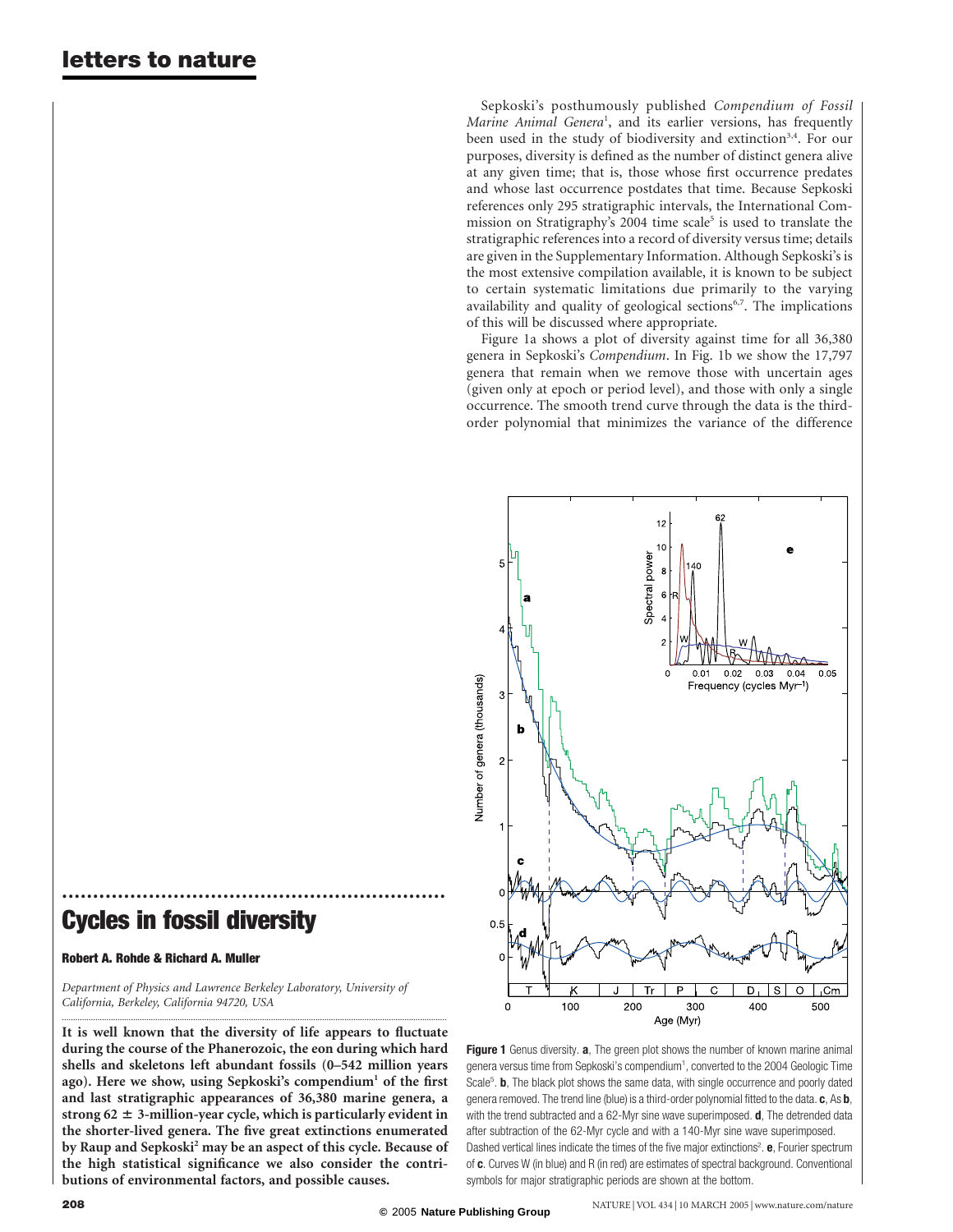between it and the data. The overall shape of Fig. 1a, b is similar to those previously published for fossil families<sup>2</sup> and for genera<sup>3</sup>. It rises rapidly at the beginning of the Phanerozoic (right side), drops to a nadir near the Permian/Triassic boundary (251 Myr ago), and then rises steeply until the present. These variations might result from evolutionary and environmental drivers<sup>8</sup>, observational biases<sup>6</sup> or changes in the number of available geological sections<sup>7</sup>; for example, the sharp rise towards the present might be driven by the greater availability and study of recent sections.

Our focus will be on the short-term variations shown in Fig. 1c, obtained by subtracting the trend from Fig. 1b. The Fourier spectrum of Fig. 1c is shown in Fig. 1e. It is dominated by a strong peak with period  $62 \pm 3$  Myr (frequency 0.0161  $\pm$  0.0009 cycles Myr<sup>-1</sup>, error is half width at half max.). The sine wave corresponding to this cycle is also shown in Fig. 1c, where it accounts for 35% of the variance. Note that because steep decreases in diversity are often followed by gradual recoveries, the peaks and valleys in the data do not precisely align with those of the sine curve. Also, some abrupt features might appear more gradual because of incomplete records<sup>9</sup>. We indicate the five major extinction events of Raup and Sepkoski<sup>2</sup> by dashed lines. They all occur during declining phases of the 62-Myr cycle, indicating that the 62-Myr cycle might be related to the timing or magnitude of these extinctions. However, as shown in the Supplementary Information, extinctions do not demonstrate as strong a periodicity as that shown in diversity itself.

Figure 1e has a second spectral peak, with period  $140 \pm 15$  Myr (frequency  $0.0072 \pm 0.0008$  cycles Myr<sup>-1</sup>). To show this cycle directly in the diversity data, we subtracted the 62-Myr sine wave from Fig. 1c; the result is shown in Fig. 1d.

To determine the statistical significance of the cycles, we estimated background in two ways. In model R we assume that all diversity changes reflect a random walk, and simulate this with random permutations of the steps in Fig. 1b. Thirty thousand Monte Carlo simulations were detrended (third-order polynomial) and analysed; their average spectral power is the red line R in Fig. 1e. For model W we broke the detrended data from Fig. 1c into 20 groups and scrambled their order, thus preserving short-term correlations but randomizing the placement of major events. Thirty thousand Monte-Carlo simulations yielded the flatter blue background W. This is a more appropriate background estimate than R if the fluctuations represent perturbations about an independently driven slow trend. On the basis of these backgrounds, the probability of observing peaks at least as strong as the 62-Myr and 140-Myr spectral peaks were computed and are shown in Table 1. In doing so we considered both the significance of finding the indicated peak at the specified frequency and more generally the probability of finding a similar peak at any frequency. The 62-Myr peak is significant, with no more than a 1% chance of a similar feature occurring anywhere in the spectrum. By contrast, the 140-Myr peak can plausibly result from purely random processes, and this is likely if diversity dynamics reflect R-type behaviour. For further technical details of this computation see the Supplementary Information.

The 62-Myr cycle is also present in both first appearances

| Table 1 Likelihood of similar cycles |                              |                                |                      |               |
|--------------------------------------|------------------------------|--------------------------------|----------------------|---------------|
| Probability of peaks                 | At this frequency            |                                | Anywhere in spectrum |               |
|                                      |                              | W                              |                      | W             |
| 62 Myr<br>140 Myr                    | $< 5 \times 10^{-5}$<br>n 12 | $3.6 \times 10^{-4}$<br>0.0056 | < 0.0013             | 0.010<br>0.13 |

The probabilities of observing the 62-Myr and 140-Myr cycles, given the R or W background models as described in the paper, are shown. These are stated both in relation to finding the spectral peak in its current position and as the probability of finding a similar peak anywhere in the spectrum. For details, see the Supplementary Information.

(originations) and last appearances (extinctions and pseudo-extinctions), though in both cases it is weaker. These results are included in the Supplementary Information.

The possible presence of a  $\sim$ 60-Myr cycle in fossil data has been suggested previously<sup>10–12</sup>, but no statistical analysis was performed to confirm those qualitative observations. In fact, when we use the older time scales that were then available, we find that the 62-Myr peak would be of only questionable statistical significance. Different parts of the record shift in phase and cancel each other.

Although the 140-Myr cycle is unexpected and of ambiguous significance, we do note that it is consistent with the periods of other cycles reported in climate<sup>13</sup> and cosmic rays<sup>14</sup>, and on those grounds it might merit further investigation. We also note that several authors<sup>15,16</sup> have reported cycles of 26-32 Myr in diversity or extinctions. Although the 62-Myr cycle is the dominant cycle in Sepkoski's diversity data, the existence of secondary features in the middle of some cycles (Silurian, Upper Carboniferous, Lower Jurassic and Eocene) might have influenced previous reports of this  $\sim$ 30-Myr cyclicity.

A particularly simple way to show the appearance of the 62-Myr cycle is to separate the diversity of the 13,682 'short-lived' genera (those that endured for 45 Myr or less) from the 'long-lived' ones. This is shown, without detrending, in Fig. 2. Although the shortlived genera represent, on average, 44% of the diversity at any instant in the geological record, they are responsible for 86% of the amplitude in Fig. 1c. By contrast, the long-lived genera show few significant variations and only strongly participate in one extinction, the Permian/Triassic. We note from Figs 1c and 2a that the 62-Myr cycle is somewhat less regular and well developed during the last  $\sim$ 150 Myr. It is unclear whether this represents a change in the cycle or is merely an obscuring effect due to the large apparent increase in total diversity during this time.

To understand the 62-Myr cycle, it is necessary to consider environmental and causal factors that might be involved. However, given the large sampling biases affecting Sepkoski's work<sup>6,7</sup>, we must also acknowledge that the cycle could be driven by a physical process affecting the fossil record, such as changes in sedimentation, rather than by a process that directly affects diversity. Another potential concern is that the durations of several geological periods (Carboniferous, Devonian and Ordovician plus Silurian) are  $\sim$  60 Myr.



Figure 2 Diversity of short-lived and long-lived genera. This plot shows, with no detrending, the diversity of all genera that have both a first and last appearance resolved at the stage or substage level, and persisted for either 45 Myr or less (a) or more than 45 Myr (b). Genera with only single occurrences were excluded. Vertical dashed lines indicate the times of maxima of the 62-Myr sine wave of Fig. 1c. Conventional symbols for major stratigraphic periods are shown at the top.